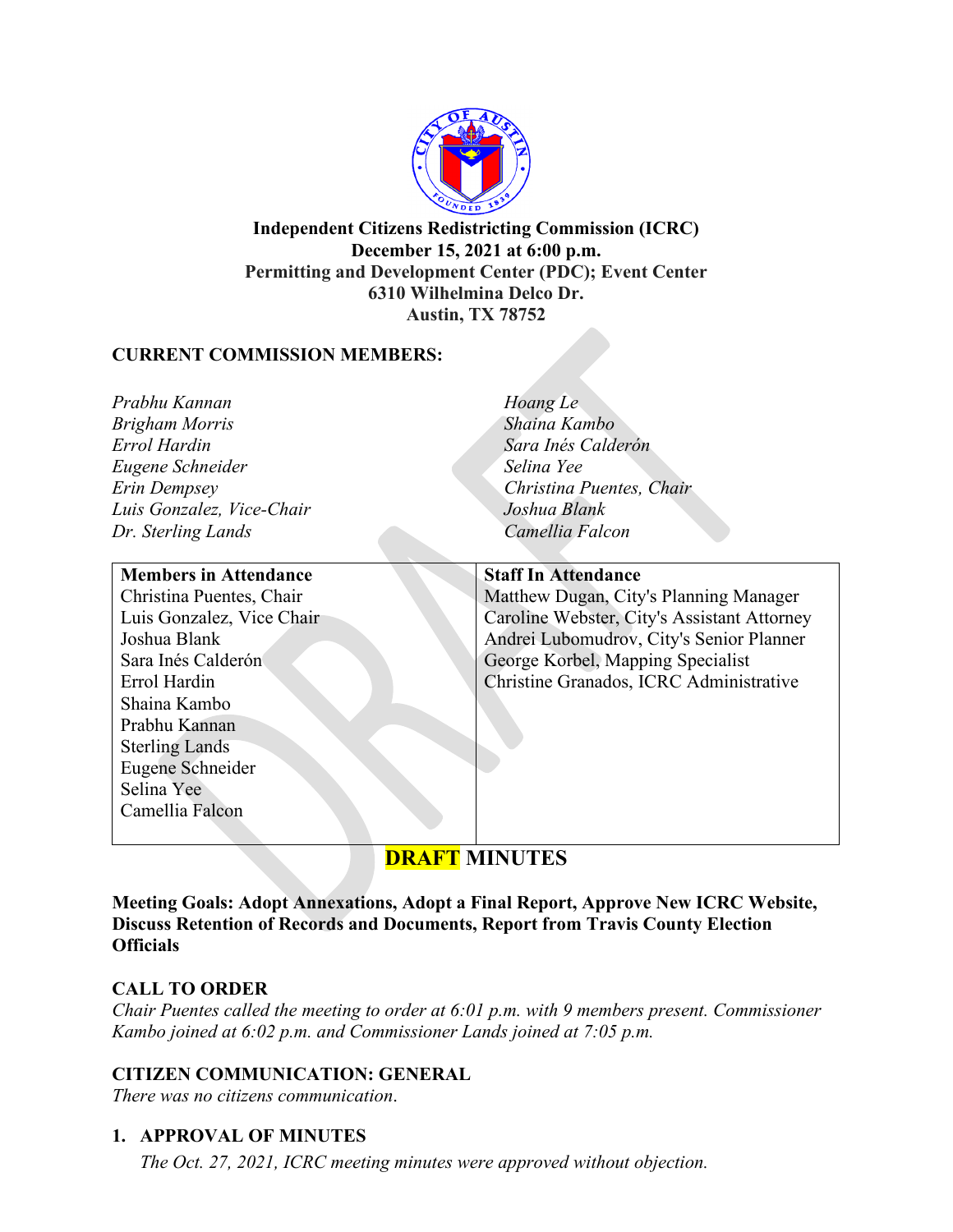#### **2. NEW BUSINESS**

The ICRC may discuss and take action on the following agenda items

A. Adopt annexations *Andrei Lubomudrov, Austin City Senior Planner, explained annexations and dis annexations*

*On Commissioner Blank's motion and Commissioner Gonzalez's second, the ICRC unanimously approved and adopted moving Ordinance No. 20190131-013 and incorporating it into City Council District 2; moving Ordinance No. 20191003-068 and incorporating it into City Council District 1; moving Ordinance No. 20200730-006 and incorporating it into City Council District 2; moving Ordinance No. 20210325-073 and incorporating it into City Council District 2; moving Ordinance No. 20210603-083 and incorporating it into City Council District 2; moving Ordinance No. 20210902-055 and incorporating it into City Council District 1; moving Ordinance No. 20210930-118 and incorporating it into City Council District 6 and moving Ordinance No. 20211209-044 and incorporating it into City Council District 2.*

*On Commissioner Blank's motion and Commissioner Schneider's second, the ICRC moved that ICRC remove Ordinance No. 890629-0 out of District 6." The motion was unanimously adopted after debate and amendment.*

*Commissioner Hardin moved adoption of a substitution which, after debate and amendment, was adopted as follows: "*Resolved: *That the ICRC removed the Yaupon Terrace Subdivision from District 6 with Ordinance No. 890629-0."*

#### B. Discussion of Final Report

*Commissioner Blank gave an update on ICRC final report and asked for commissioners feedback and edits to report by Jan. 14, 2022.*

#### C. Discussion of New ICRC Website

*Commissioner Yee gave an update on the new ICRC website and moved that the ICRC approve a \$15,000 budget for the ICRC website, which will cover the costs of design, development and maintenance through 2031. After Commissioner Hardin's second and debate, the ICRC adopted the motion.*

D. Discussion of current commissioners ability to continue with the ICRC *Chair Puentes read the Austin City Charter (J) (1) and (2), asked the board to commit to meeting annually for the next 10 years, as needed for their rest of their tenure, and asked the board to commit to giving a written notification to the ICRC of their resignation, if they find they must depart.*

E. Discussion of reviewing and extending contracts for Richards/Korbel/Granados *On Vice Chair Gonzalez's motion and Commissioner Calderón's second, the ICRC unanimously approved and adopted extending the contracts of George Korbel and David Richards through March 31, 2022.* 

*On Commissioner Falcon's motion and Commissioner Land's second, the ICRC moved that ICRC extend Christine Granados contract through Jan. 20, 2022. The motion was unanimously adopted after debate and amendment.*

*Commissioner Hardin moved adoption of a substitution which, after debate and amendment, was adopted as follows: "*Resolved: *That the ICRC extend Christine Granados' contract through January 31, 2022."*